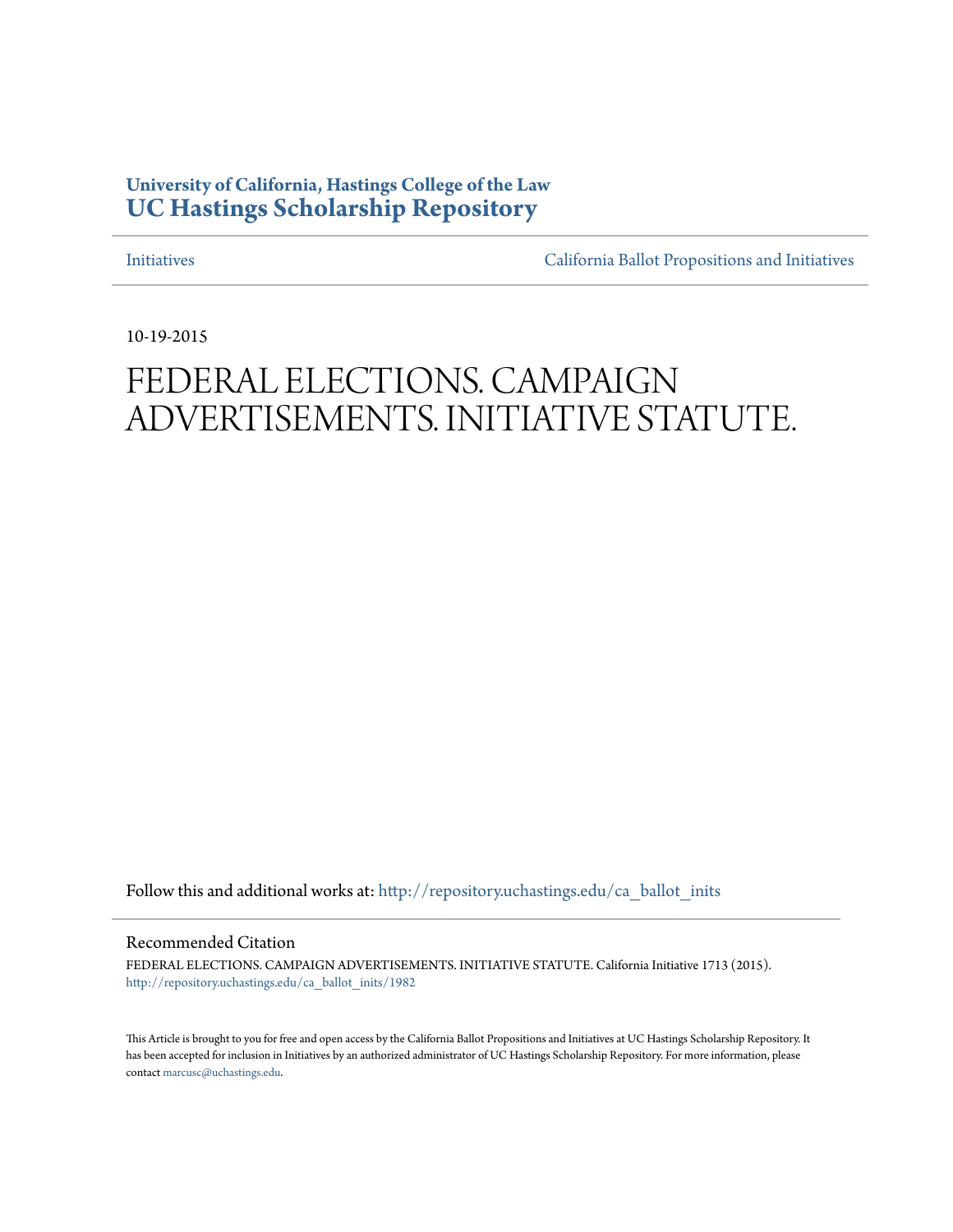The Attorney General of California has prepared the following title and summary of the chief purpose and points of the proposed measure:

#### **FEDERAL ELECTIONS. CAMPAIGN ADVERTISEMENTS. INITIATIVE STATUTE.**

Permits political advertisers in federal elections for President, Vice-President, United States Senate, or House of Representatives to certify voluntarily, under penalty of perjury, the truth of their advertisement. Provides for certification to be filed with the county elections office where the advertisement is published via Internet, radio, television, or bulk mailing. Requires advertisements and accompanying certifications to be publicly available on a State-protected Internet site. Punishes false certifications with up to four years imprisonment. Delays prosecutions for false certifications until after the general election. Summary of estimate by Legislative Analyst and Director of Finance of fiscal impact on state and local government: **Increased costs to state and local governments. These costs include (1) one-time costs possibly tens of millions of dollars—to develop new information technology systems and (2) ongoing costs to state and local governments of possibly millions of dollars each year to administer and enforce the new certification process.** (15-0051.)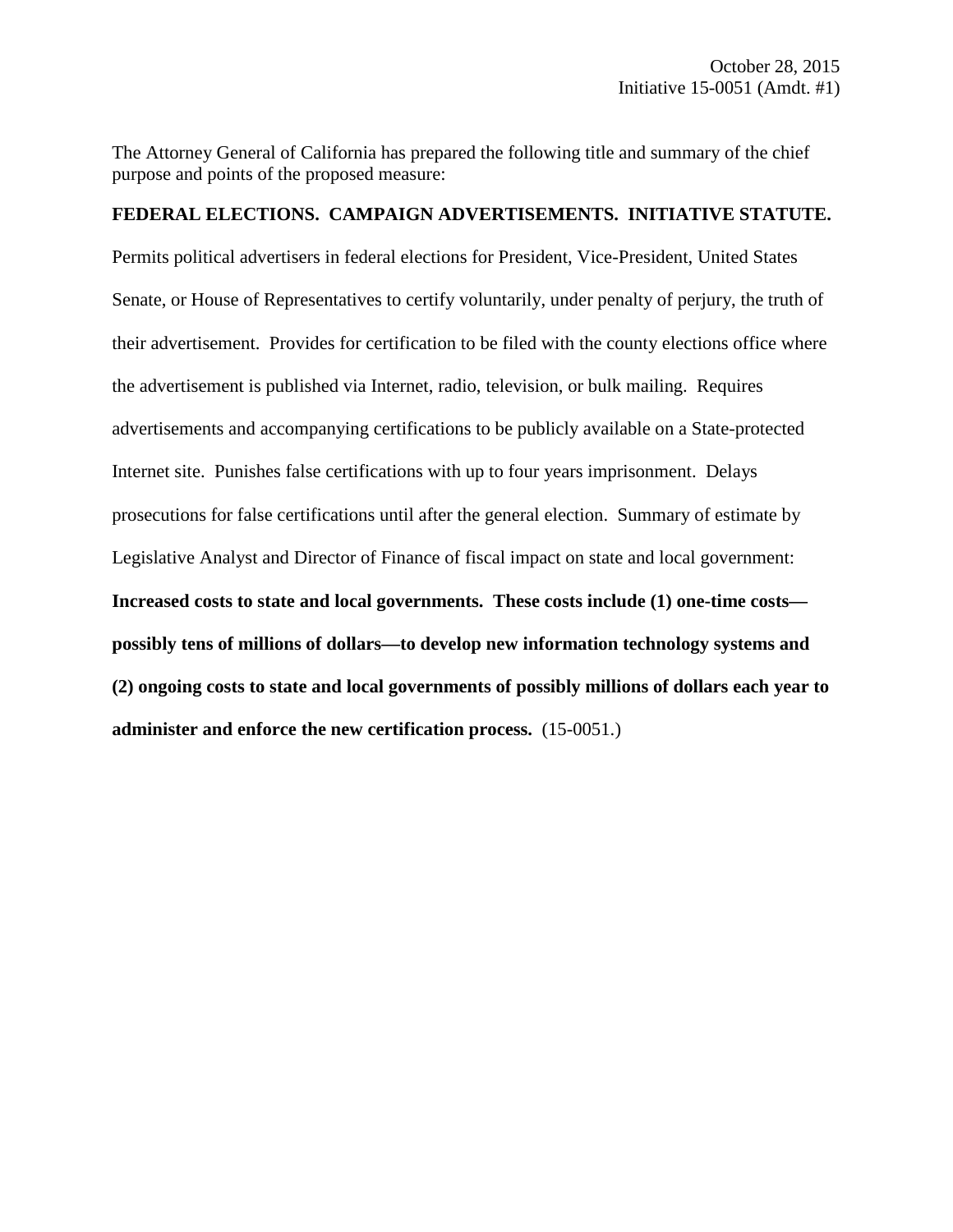Proof of Truth Committee P.O. Box 2010 Santa Barbara, CA 93120 TimGeist@ProofDffruth.com (805)319-9768

September 28,2015

Ashley Johansson Initiative Coordinator Office of the Attorney General P.O. Box 994255 Sacramento, CA 94244-25550

2EUEIVEA

SEP 2 3 2015

INITIATIVE COORDINATOR ATTORNEY GENERAL'S OFFICE

Re: Submission of Rewritten Request for Title and Summary for Proposed State Ballot Initiative

Dear Initiative Coordinator:

Today, I have enclose a rewrite of five paragraphs which were found, in tandem, in Section 4, on pages 4 and 5 of Ballot Measure 15-0051 (also known as The Proof of Truth in Federal Elections Initiative). The original five sequential paragraphs immediately followed this title:

Rules for California Federal Election's:Voluntary Certification of a Truthful Political Advertisement - Signed Under Penalty of Perjury (VCTPA-SUPP)

These are the only changes to the previously submitted Sections 1 through Section 6. These changes can be found in Appendix A. I also include these changes as inserted into the remaining body of the original text.

It is my intent that these modest material changes be included in our request for title and summary.'

I truly appreciate your effort. Should you have questions or require additional information, please contact the undersigned as annotated in the letterhead.

Sincerely,  $\mathcal{I}$ mothy  $\beta$  Geist

Timothy D. Geist, Proponent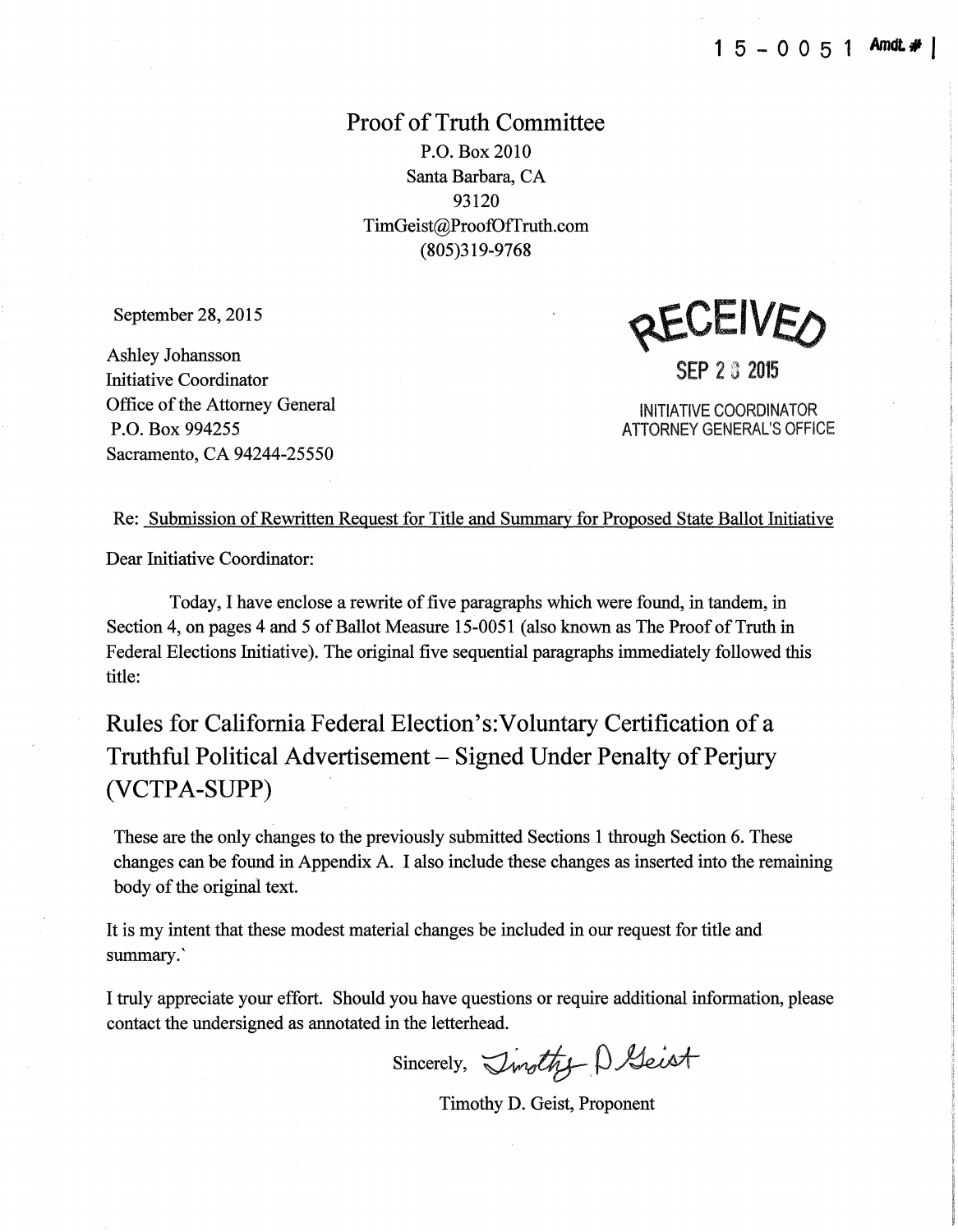Section I. Title.

This act shall be known and may be cited as the Proof of Truth in Federal Elections Initiative.

Section 2. Findings and Declarations.

We the People of the State of California find and declare as follows:

(a) We must know the truth, in order to make wise decisions about who we should elect to federal office. False political advertisements impede our ability to make sound judgments. False political advertisements make it more likely we shall become a government of the People, by the People and against the People.

(b) The potential dangers from these deceptive impediments to choosing our leaders well are most severe with elections for federal office. Congress can declare war. Whether by malicious intent, ignorance or well-meaning stupidity, a President of the United States could executively precipitate a nuclear war. Therefore, it is a compelling government interest to facilitate voters' judgments of facts and fictions in these federal elections.

(c) To an unstudied reader, two areas of California Elections Code suggest that there can be penalties or litigation against libel or slander against political campaign opponents. However, California Elections Code Section 20440 offers no legal remedy against violations. The other, California Elections Code Sections 20500-20502 would stand a snow ball's chance in Hades of providing any remedy under the heat of First Amendment scrutiny. "The overwhelming weight of authority is that campaign rhetoric is protected speech and, as such, recovery by a candidate is highly unusual" Beilenson v. Superior Court (1996) 44 Cal.App.4th 944, 52 Cal.Rptr.2d 357.

(d) First Amendment scrutiny is given great weight towards protecting free political speech because "erroneous statements are inevitable in free debate," N.Y. Times Co. v. Sullivan, 376 U.S. 254, 271-72 (1964). The threat of civil litigation or prosecution by the government can have a "chilling effect" on activities protected by the First Amendment, Susan B. Anthony List v. Ohio Elections Commission, No. 1: 10-cv-720 (2015), Dombrowski v. Pfister, 380 U.S. 479 (1965).

Although high courts of the United States will continue to use First Amendment scrutiny to defend political advertisers' right to intentionally lie to voters, thus far, the First Amendment does not protect the right to perjury, or lying under oath to some official government entity.

(e) The People of California believe the " ... unquestioned constitutionality of perjury statutes, which punish those who willfully give false testimony" United States v. Grayson, 438 U.S. 41 (1978) can be a tool to help leverage voters' ability to identify truthful political advertisements.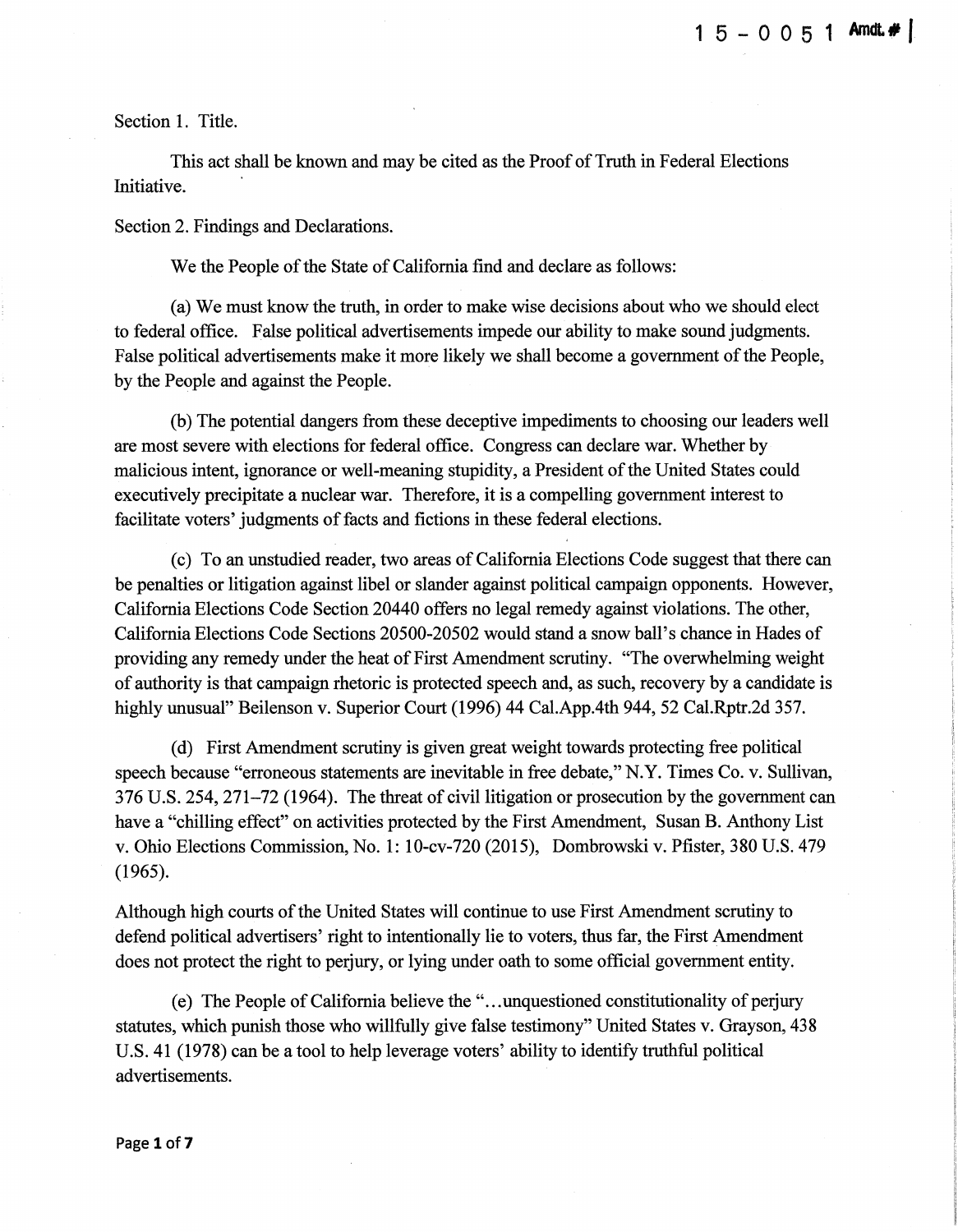A Voluntary Certification of a Truthful Political Advertisement -Signed Under Penalty of Perjury (VCTPA-SUPP) and submitted to governmental election officials simultaneously with a copy or recording of that advertisement, could give voters more information about the reliability of the statements in that advertisement. Any reasonable person will conclude citizens who would bet on the truthfulness of their asserted facts with their freedom from prison are more likely to be advocates for the truth, than opponents who would not make that bet.

(f) Due to the serious harm that may befall the People of California if we are deceived into choosing federal leaders unwisely (e.g., millions of people can die in war), sentencing associated with perjured VCTPA-SUPPs should be stern and involve time in prison. Stern sentences will help establish and maintain a VCTPA-SUPP certificate as a credible authority of truthfulness that ethical political advertisers should wish to establish. This easily understood authority of truthfulness would facilitate the electorate's wise self-governance.

(g) In order to allow breathing space for unrestrained political campaign speech and not provoke constitutional challenges, official governmental actions or statements must not actually, nor apparently, condone or condemn any political advertisement during the political campaign season in question. All prosecutorial or law enforcement activity including investigations, related to a possibly perjured VCTPA-SUPP, must be delayed until after that general election has been concluded.

(h) The clarity of a particular VCTPA-SUPP is useless if the electorate cannot observe it. Therefore the signatory proponent, or a designee, should personally deliver a copy of the advertisement with the VCTPA-SUPP to the county election office in the county where the advertisement was or will be distributed. All political advertisements which are presented with VCTPA-SUPPs should be uploaded onto a one-stop internet site explicitly dedicated to that purpose and protected by the State of California.

This internet site should be accessible to every person with internet access. Public and private links or partnerships with websites that already exist (e.g., YouTube.com and the FCC's political files) could greatly minimize the cost of establishing such a site.

(i) It is in consideration of the relative potentials for physical destructiveness, the State's budget, and bureaucratic logistics that political advertisements related to the State of California's Legislature and local elected offices are not included in this initiative.

Section 3. Statement of Purpose.

The purpose of this initiative is to:

(a) Give a strong tactical advantage to political advertisements for federal elections which are strictly true against political assertions which are not true.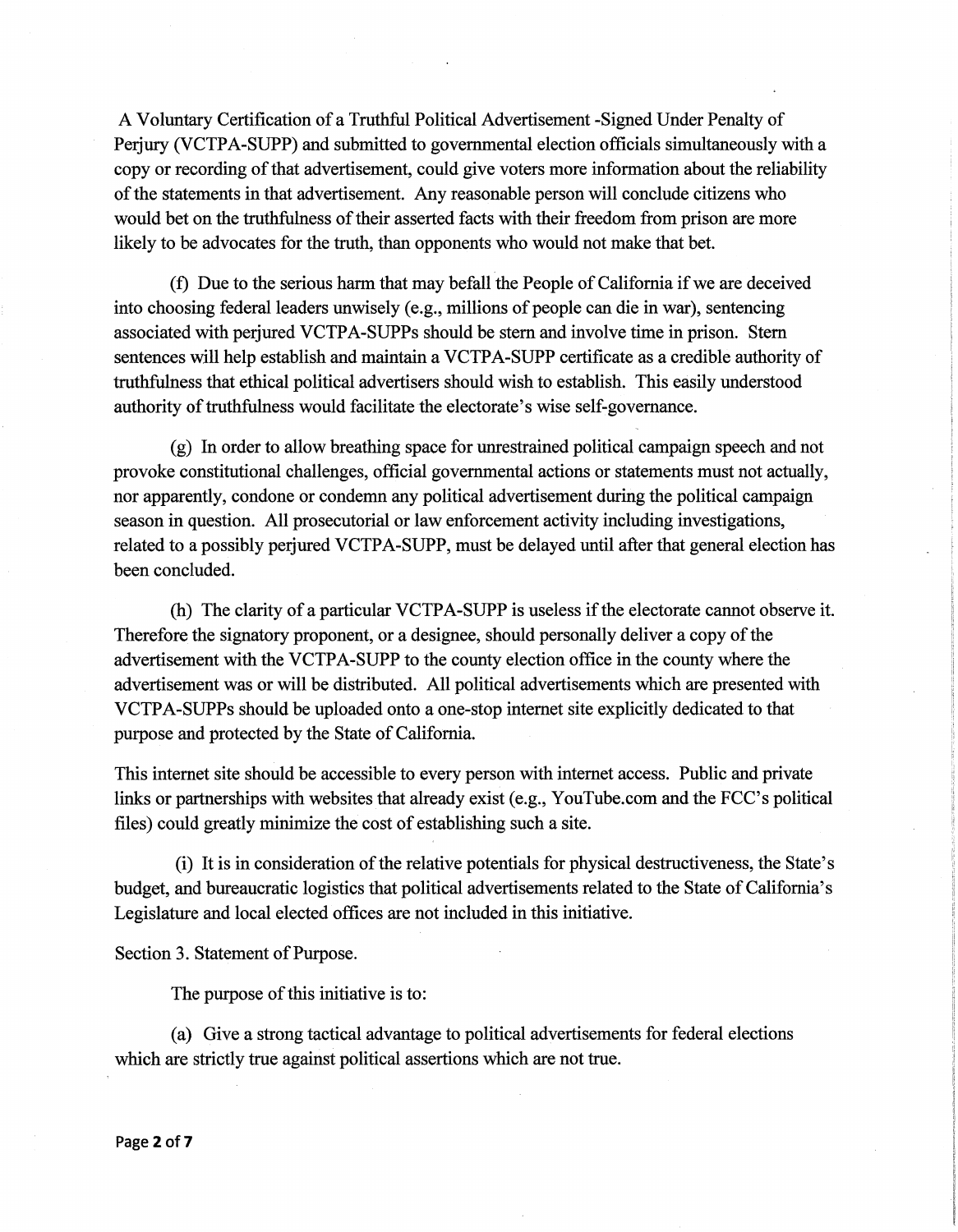(b) Facilitate voters' identification of political advertisements for federal elections which are likely to be true because the advertisers were willing to voluntarily risk prison in order to certify their advertisement's truthfulness.

(c) lncentivize the distribution of truthful political advertisements.

Section 4.

The Proof of Truth in Federal Elections Act shall apply to California Elections Code Division 20 as a new chapter following Elections Code [20000 - 20502]

Chapter 7. Proof of Truth in Federal Elections Act- Voluntary Certifications of Truthful Political Advertisements [20600-20680]

Article I. General intent [20600 - 20600]

20600 The People of California declare the purpose of this chapter is to arm honest and diligent political campaigns in federal elections for the United States House of Representatives, Senate, Vice Presidency and Presidency with tools to prove to voters that statements in their campaign advertisement are likely to be true.

Those persons who would produce and promote an advertisement in support of or opposed to elections to federal offices, which hold the powers to declare wars or executively initiate wars thereby risking millions of human lives, should be personally willing to take the smaller risk of their own incarceration if the statements contained in that advertisement are not strictly true.

Therefore, these persons are hereby challenged to voluntarily sign a certificate, under penalty of perjury, stating the assertions in the contents of their political advertisement are strictly true. The signatory shall be sentenced to a period of up to four years in prison, if that certificate is perjured.

Article 2. Definitions (20610-20610)

20610 As used in this chapter VCTPA-SUPP shall mean the Voluntary Certification of a Truthful Political Advertisement-Signed Under Penalty of Perjury.

Article 3. Voluntary Certification of a Truthful Political Advertisement-Signed Under Penalty of Perjury (20620-20628)

(20620) Proponents who publish any political campaign advertisement or solicitation in support of or against any candidate for federal election for the United States House of Representatives, Senate, Vice Presidency or Presidency through an internet site, or radio or television station, or a single mailing of 500 or more identical letters shall have the opportunity to voluntarily certify that each asserted fact in the contents of that advertisement are true, under penalty of perjury, California Penal Code Chapter 5 Section 118-131. This Voluntary Certification of a Truthful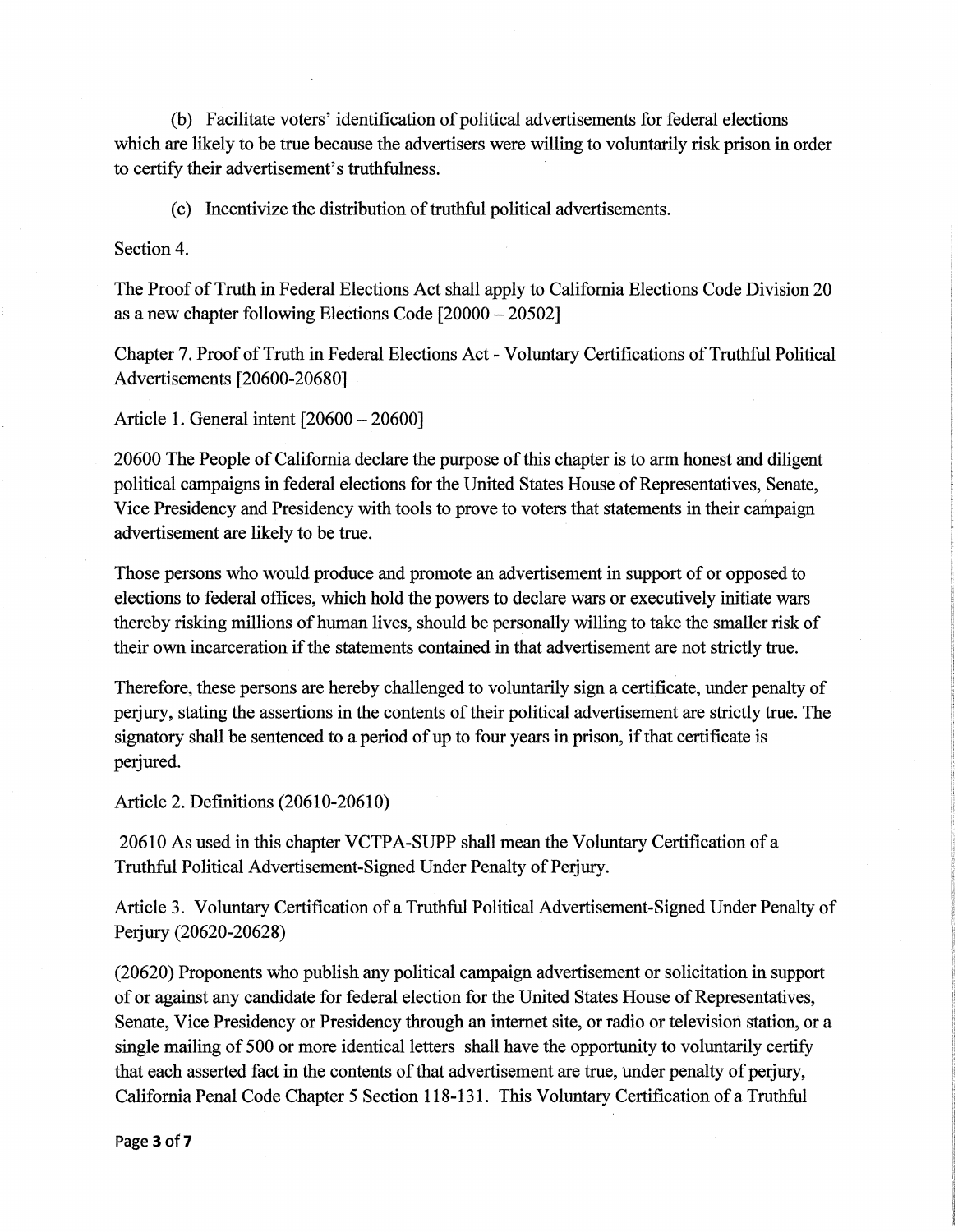Political Advertisement -Signed Under Penalty of Perjury (VCTPA-SUPP) shall be submitted to an official officer in the county election office, of the county where that advertisement was or will be published, simultaneously with an exact copy of that advertisement and no other, or that solicitation and no other that is so certified.

20622 In order to allow breathing space for unrestrained political campaign speech all prosecutorial or law enforcement commentary or activity including investigations, related to a possibly perjured VCTPA-SUPP, must be delayed until after that general election has been concluded.

20624 The VCTPA-SUPP shall have two main components:

- 1. the specific rules governing a valid inculpable certification
- 2. the certification that the contents of the political advertisement are strictly true

20626 Each of the two main components of the VCTPA-SUPP must be signed by the same signatory proponent under penalty of perjury and submitted simultaneously to the official officer in the county election office.

20628 The general content of the VCTPA-SUPP shall be as follows:

Page 1 of 2

### Rules for California Federal Election's: Voluntary Certification of a Truthful Political Advertisement - Signed Under Penalty of Perjury (VCTPA-SUPP)

The standard for determining whether a VCTPA-SUPP is perjured shall be whether the statements would be considered perjury if made as testimony under oath in a Court of law.

Signatories of VCTPA-SUPPs that contain(s) assertion(s) supported by the current views of a significant body of generally respected scientists shall not be prosecuted under California Penal Code Section 125, even if the ascribed signatory of the VCTPA-SUPP is not personally qualified to make such a judgement.

Proponents may not certify a political advertisement with a VCTPA-SUPP that contains any religious statements, regardless of any other content in that advertisement. Signatories of VCTPA-SUPPs which contain any religious statements shall not be prosecuted for submitting VCTPA-SUPPs, which violate no other VCTPA-SUPP rule.

A VCTPA-SUPP is perjured if the political advertisement contains recordings or pictures or any reproduction of materials which have been materially altered by the proponent of the advertisement or any person under the direction of the proponent which has the effect of deceiving voters or potential voters.

Page 4 of 7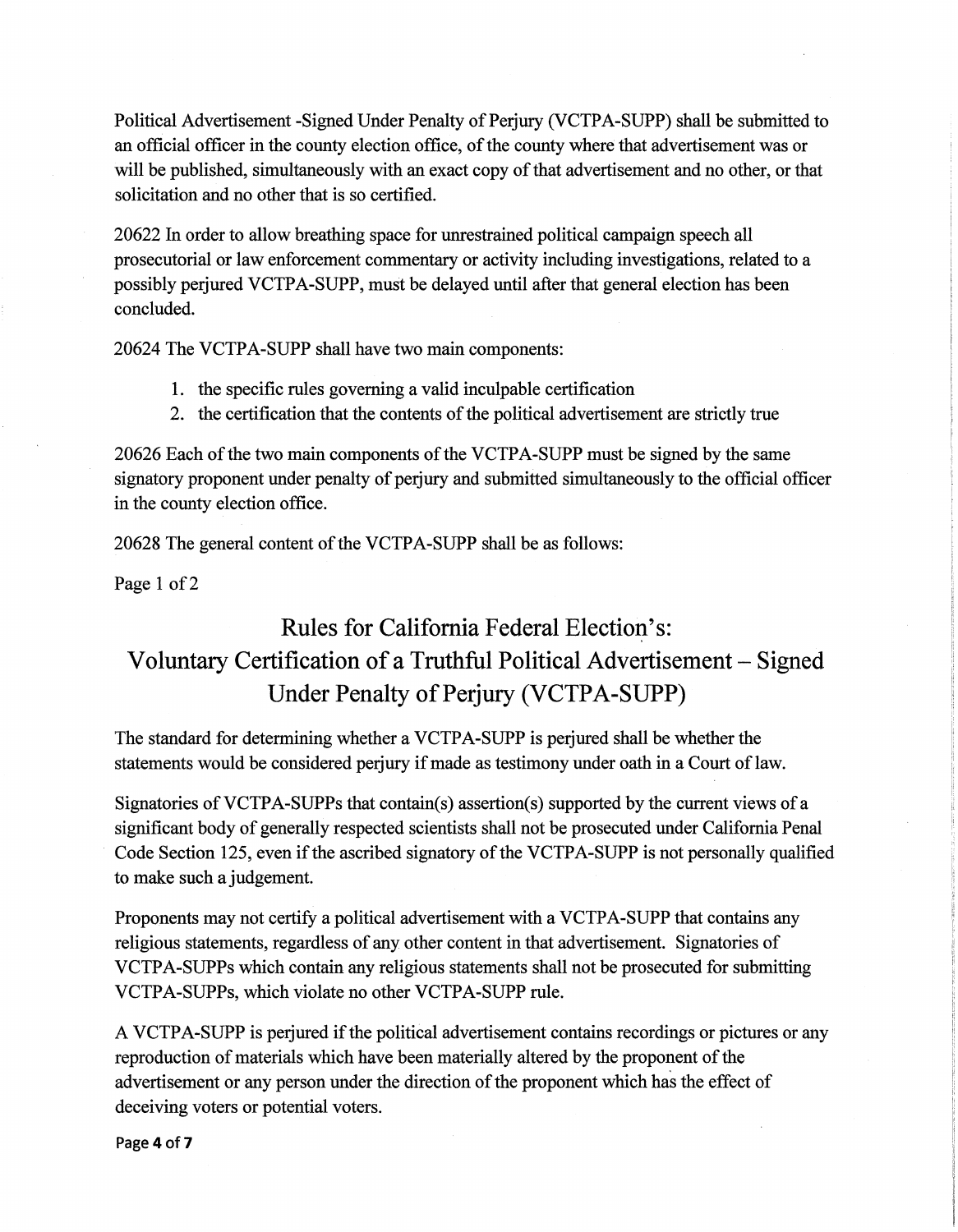No certification of a political advertisement with a VCTPA-SUPP with promises of a candidate's proposed future behavior is allowed. In accordance with California Penal Code Section 120, a political advertisement shall not be certified with a VCTPA-SUPP that, in so doing, may appear to verify that promises about future behavior will be honored, regardless of any other content in that advertisement. However, political advertisements that reveal: promises that were not honored, or conflicting promises from the same source, or conflicting promises from perceived political allies, may receive a VCTPA-SUPP, in so far as all additional content of the political advertisement is also consistent with all other VCTPA-SUPP rules.

I (print name): am a proponent of the advertisement submitted with the attached certification and declare under penalty of perjury that I have read, understood and complied with the aforementioned rules.

Signature: <u>Date:</u>

Page 2 of 2

## (County Name) County Election Office's Voluntary Certification of a Truthful Political Advertisement - Signed Under Penalty of Perjury

I am the advertisement's proponent (print name) and understand that perjury is a felony in the State of California, punishable by up to four years in prison. Warning: under California Penal Code 125 not knowing if something is true and stating it as fact is the same as knowing it is false and stating it as true.

Each statement that is presented as fact in the political advertisement submitted with this certification is true and not false. Or, this advertisement may also contain honest revelations of false statements, revealed as such, which may have been presented as true in some other context, circumstance.

This political advertisement's disclaimer, if any (e.g., candidate's name, office sought, committee) is:

I include an exact copy of that same advertisement, and no other, with the submission of this certification.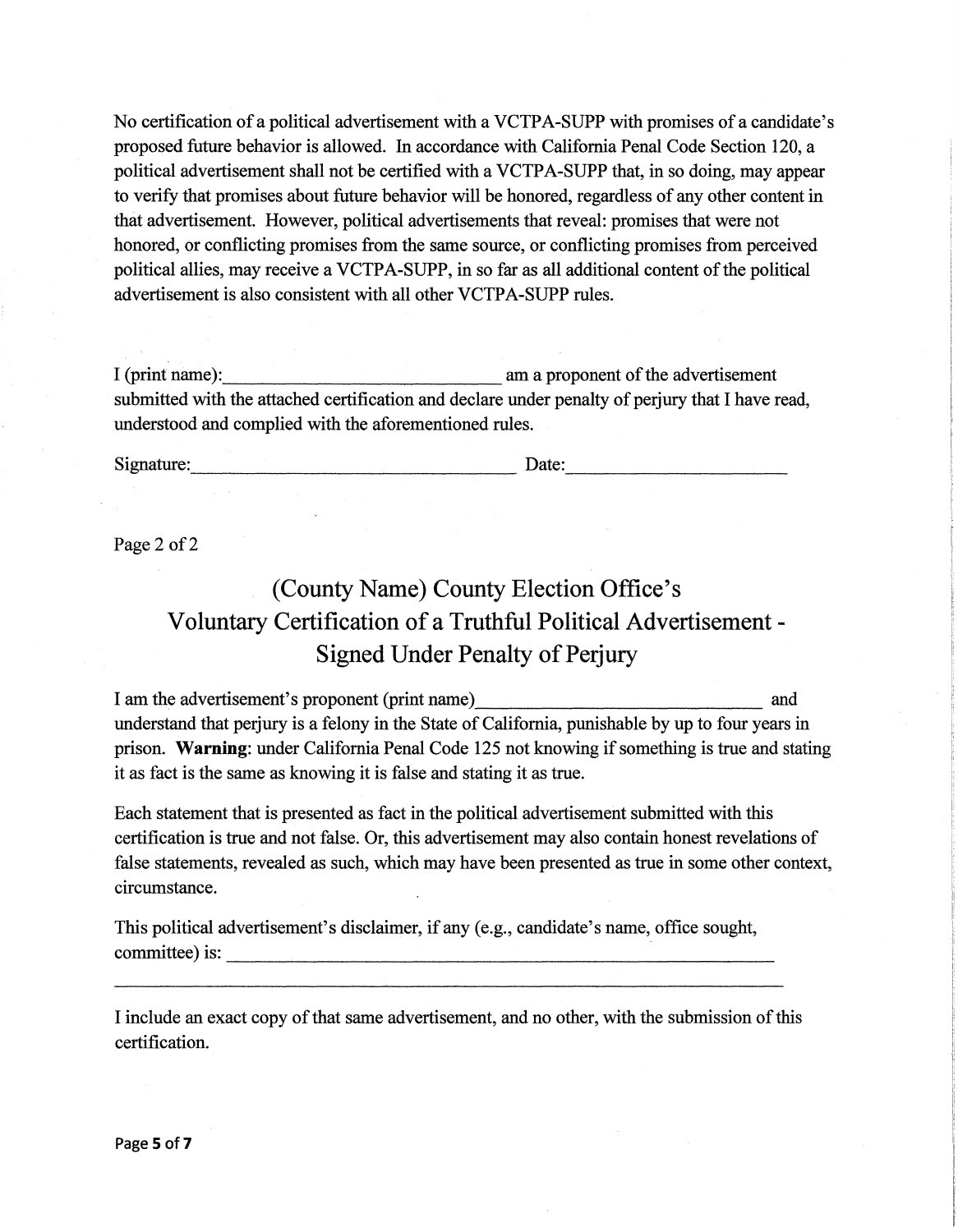If this advertisement was or is scheduled to be published at a television or radio station, That station's call sign (e.g., WXYZ) is and I have attached an exact copy of the contract which lists at least some of the time slots and dates assigned for the airing of this advertisement.

If this advertisement was or is scheduled to be published on an internet site, the address of that site is ----------------------------------------------------------

I authorize State employees to verify the information contained herein and to publish a copy of this political advertisement and this signed VCTPA-SUPP on the official government internet site (address here) which allows access to any interested member of the public.

I am a proponent of the advertisement and certify under penalty of perjury: the foregoing is true and correct and I have read and signed the rules for VCTPA-SUPP on page two. Print name: Signature Executed on (time and date) \_\_\_\_\_\_ \_

Chain of Custody from Proponent Signatory to County Elections Office employee.

Received from proponent signatory: (time) on (date) by (print name) (Signature) \_\_\_\_\_\_\_\_\_\_\_ \_

Delivered by (print name) \_\_\_\_\_\_\_\_\_\_\_\_\_\_\_\_(Signature) \_\_\_\_\_\_\_\_\_\_\_\_\_\_\_\_\_\_\_\_\_\_\_\_\_\_\_ at (time) on (date) to State employee (print name)  $(Signature)$ 

 $\text{End of VCTPA-SUPP}$ 

Article 4. Public records of VCTPA-SUPPs and the associated political advertisements.

20630 All political advertisements which are presented with VCTP A-SUPPs should be uploaded onto a one-stop internet site explicitly dedicated to that purpose and protected by the State of California.

Article 5. Special prosecutorial interests in perjured VCTPA-SUPPs.

20640 Due to the serious harm that may befall the People of California if we are deceived into choosing federal leaders unwisely (e.g., millions of people can die in war), State prosecutors should seek to vigorously prosecute perjured VCTPA-SUPPs.

Section 5. Liberal Construction.

The provisions of this act shall be liberally construed and implemented to effectuate its purposes of providing an intuitively obvious way for political advertisers to demonstrate to voters that